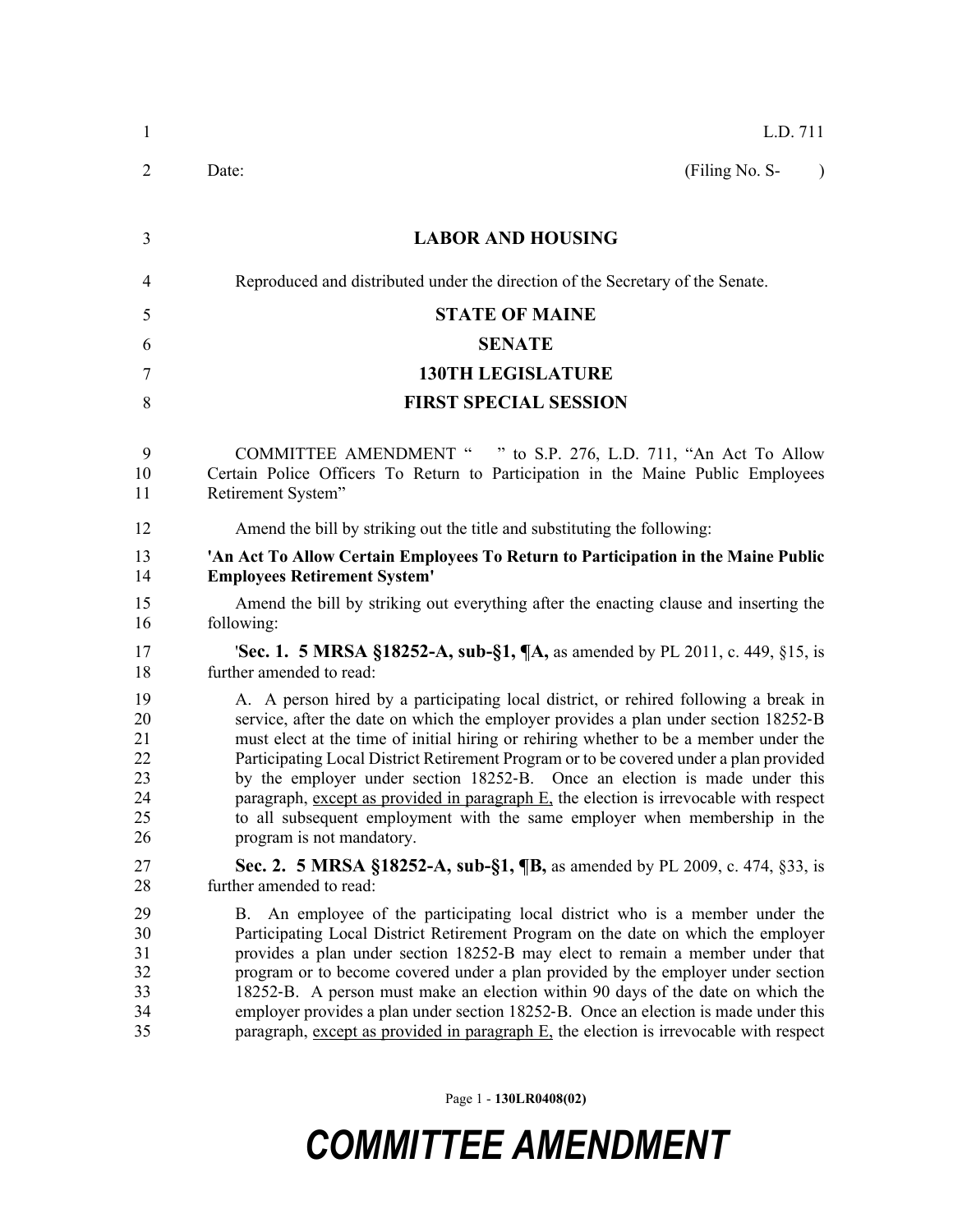| 1              | to all subsequent employment with the same employer when membership in the                   |
|----------------|----------------------------------------------------------------------------------------------|
| $\overline{2}$ | program is not mandatory.                                                                    |
| 3              | (1) If that person elects not to remain a member, the election is effective as of the        |
| $\overline{4}$ | first day of the month in which no contributions or pick-up contributions are made           |
| 5              | to the Participating Local District Retirement Program by that person. A person              |
| 6              | who elects not to remain a member may, at that person's discretion, withdraw                 |
| $\tau$         | accumulated contributions in accordance with section 18306-A.                                |
| 8              | Sec. 3. 5 MRSA §18252-A, sub-§1, ¶E is enacted to read:                                      |
| 9              | E. An election under paragraph A or B to not be a member or not remain a member is           |
| 10             | not irrevocable if:                                                                          |
| 11             | (1) The employee contribution rate for the plan provided by the employer under               |
| 12             | section 18252-B is not lower than the employee contribution rate for the applicable          |
| 13             | plan under the Participating Local District Retirement Program; and                          |
| 14             | (2) Employee contributions after joining or rejoining the Participating Local                |
| 15             | District Retirement Program qualify for treatment as pick-up contributions for               |
| 16             | federal tax purposes and the person's membership otherwise complies with the                 |
| 17             | United States Internal Revenue Code as applicable to governmental qualified                  |
| 18             | defined benefit plans.                                                                       |
| 19             | <b>Sec. 4. 5 MRSA §18254, sub-§1, as amended by PL 2009, c. 474, §35, is further</b>         |
| 20             | amended to read:                                                                             |
| 21             | 1. Employee eligible to withdraw accumulated contributions. An employee of the               |
| 22             | district whose membership in the Participating Local District Retirement Program was         |
| 23             | compulsory under section 18251 must make an election to remain a member under that           |
| 24             | program or to withdraw accumulated contributions within 90 days of the effective date of     |
| 25             | the employer withdrawal from the program under section 18203, subsection 2. An               |
| 26             | employee who elects to withdraw accumulated contributions under this subsection may not      |
| 27             | be a member of the program as an employee of that district. Once an election is made         |
| 28             | under this subsection, the election is irrevocable with respect to all subsequent employment |
| 29             | with the same employer when membership in the program is not mandatory if the employer       |
| 30             | later resumes participation in the program pursuant to section 18254-A- unless the           |
| 31             | employee is electing to rejoin the Participating Local District Retirement Program and:      |
| 32             | A. The employee is covered by a plan provided by the employer under section 18252-B          |
| 33             | with an employee contribution rate that is not lower than the employee contribution          |
| 34             | rate for the applicable plan under the Participating Local District Retirement Program;      |
| 35             | and                                                                                          |
| 36             | B. Employee contributions after rejoining the Participating Local District Retirement        |
| 37             | Program qualify for treatment as pick-up contributions for federal tax purposes and the      |
| 38             | person's membership otherwise complies with the United States Internal Revenue Code          |
| 39             | as applicable to governmental qualified defined benefit plans.                               |
| 40             | Amend the bill by relettering or renumbering any nonconsecutive Part letter or section       |
| 41             | number to read consecutively.                                                                |

Page 2 - **130LR0408(02)**

## *COMMITTEE AMENDMENT*